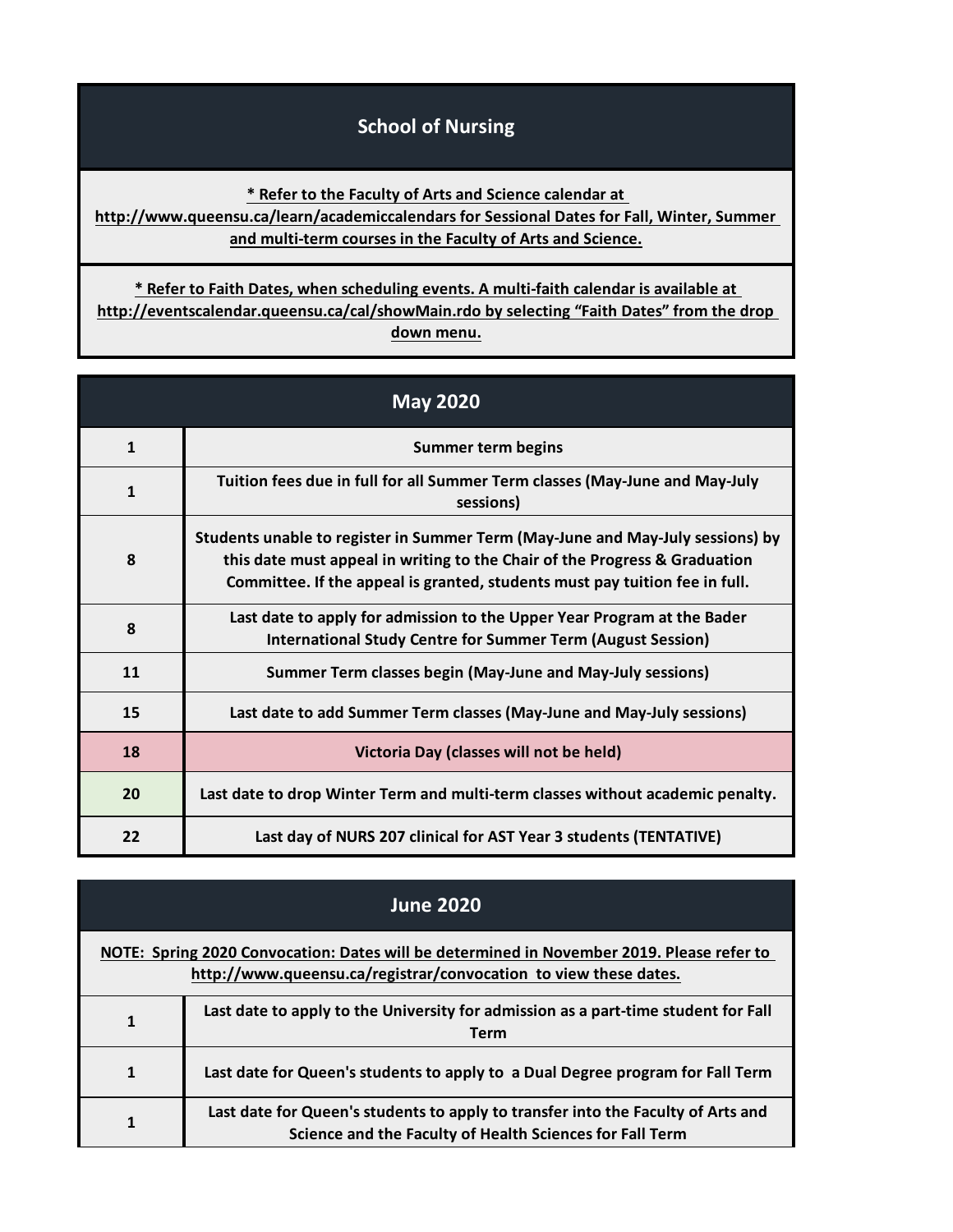| $\mathbf{1}$            | Last date to apply to the University for upper-year full-time admission for Fall Term<br>from another post-secondary institution                                                                                                  |
|-------------------------|-----------------------------------------------------------------------------------------------------------------------------------------------------------------------------------------------------------------------------------|
| 5                       | Last date to drop Summer Term classes (May-June session) without academic<br>penalty.                                                                                                                                             |
| 5                       | Last date to drop Summer Term classes (May-June session) without financial<br>penalty.                                                                                                                                            |
| 5                       | Last date to drop Summer Term classes (May-July session) without financial penalty                                                                                                                                                |
| $\overline{\mathbf{z}}$ | Last date to apply for accommodation for an official examination conflict for the<br>June, July and August examination sessions.                                                                                                  |
| 15                      | Last date for receipt of required documentation from students seeking admission<br>for Fall Term to full- or part-time study, including transfer students, to ensure that<br>an admission decision is made before the Term begins |
| 19                      | Last date of NURS 345 Clinical for AST Year 4 students (TENTATIVE)                                                                                                                                                                |
| 22                      | Summer Term classes (May-June Session) end                                                                                                                                                                                        |
| $25 - 27$               | <b>Summer Term examinations in May-June session classes</b>                                                                                                                                                                       |
| 28                      | Last date of NURS 371 Clinical for AST Year 3 students (TENTATIVE)                                                                                                                                                                |

| <b>July 2020</b> |                                                                                                                                                                                                                                 |
|------------------|---------------------------------------------------------------------------------------------------------------------------------------------------------------------------------------------------------------------------------|
| $\mathbf{1}$     | Tuition fees due in full for Summer Term classes (July-August Session)                                                                                                                                                          |
| $\mathbf{1}$     | <b>Canada Day Holiday (Classes will not be held)</b>                                                                                                                                                                            |
| $\overline{2}$   | <b>Summer Term classes begin (July - August Session)</b>                                                                                                                                                                        |
| 3                | Last date to drop Summer Term classes (May-July Session) without academic<br>penalty                                                                                                                                            |
| 8                | Students unable to register in Summer Term (July-August Session) by this date must<br>appeal in writing to the Chair of the Progress & Graduation Committee. If the<br>appeal is granted, students must pay tuition fee in full |
| 8                | Last date to add Summer Term classes (July-August Session)                                                                                                                                                                      |
| 8                | Last date to drop Summer Term classes (July-August Session) without financial<br>penalty                                                                                                                                        |
| 13-31            | <b>Registration period for Fall and Winter Term classes (TENTATIVE)</b>                                                                                                                                                         |
| 15               | First date to apply to graduate in SOLUS for Fall 2020 (TENTATIVE)                                                                                                                                                              |
| 29               | Last date to drop Summer Term classes (July-August Session) without academic<br>penalty                                                                                                                                         |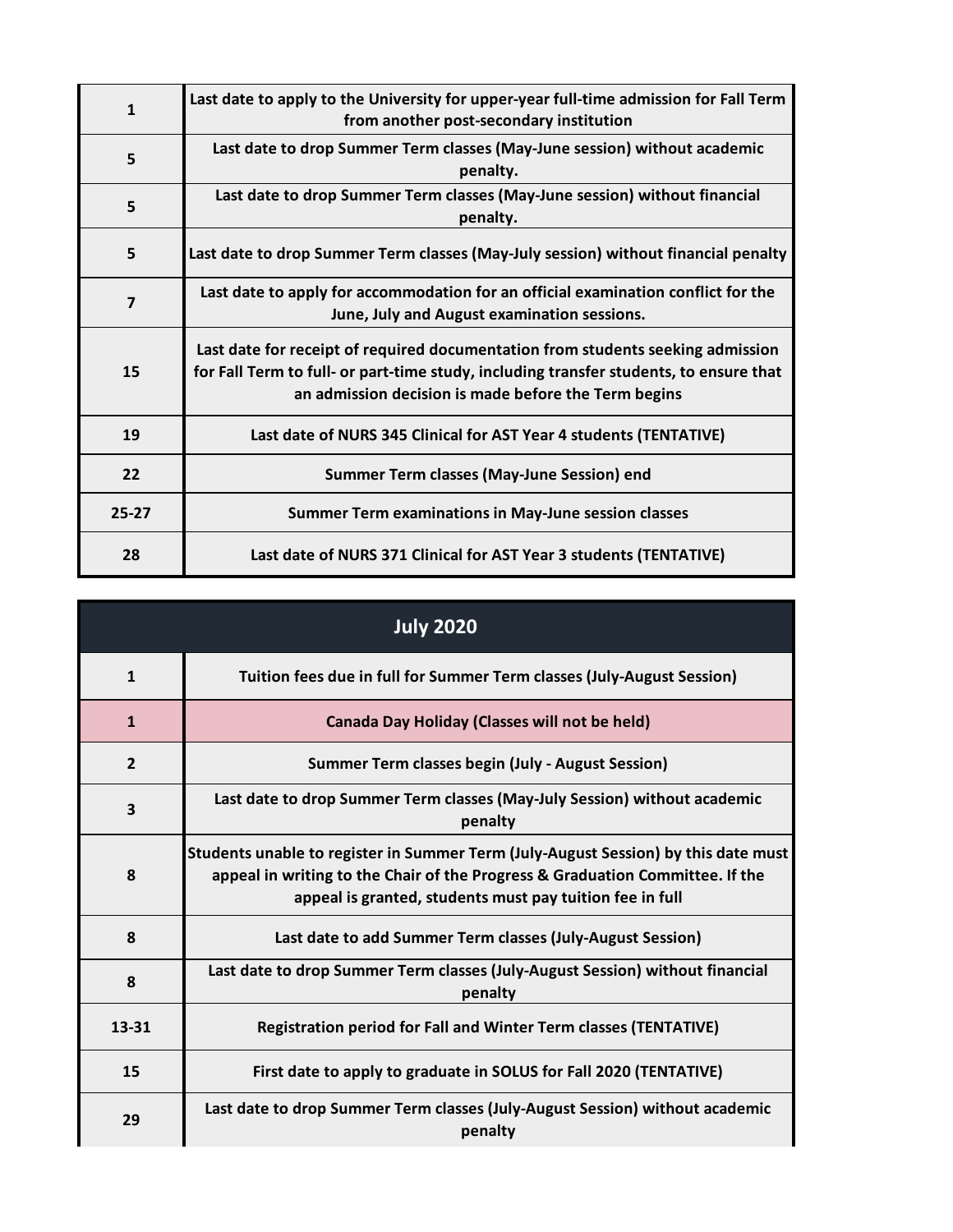| 31 | <b>Summer Term (May - July Session) classes end</b>                                                                        |
|----|----------------------------------------------------------------------------------------------------------------------------|
| 31 | Last date to apply for admission to the Upper-Year Program at the Bader<br><b>International Study Centre for Fall Term</b> |

| August 2020 |                                                                                                                                              |
|-------------|----------------------------------------------------------------------------------------------------------------------------------------------|
| 1           | Refer to http://www.queensu.ca/artsci_online/apply/dates-and-deadlines for<br>deadlines for admission to UG Online Studies for the Fall Term |
| 3           | Civic Holiday (classes will not be held)                                                                                                     |
| $4 - 8$     | Summer Term examinations in May - July session classes                                                                                       |
| 10          | Summer Term classes (July-August Session) end                                                                                                |
| 12,13       | Summer Term examinations in July - August Session classes (TENTATIVE)                                                                        |
| 25          | Time period to add and drop classes (Open Enrolment) begins (TENTATIVE)                                                                      |
| 31          | <b>Summer Term ends</b>                                                                                                                      |

| September 2020 |                                                                                                                                                                                                         |
|----------------|---------------------------------------------------------------------------------------------------------------------------------------------------------------------------------------------------------|
| $\mathbf{1}$   | <b>Fall Term begins</b>                                                                                                                                                                                 |
| 4              | Last date of NURS 492 Clinical / NURS 401 for Year 4 AST students (TENTATIVE)                                                                                                                           |
| 5              | Residence move-in day                                                                                                                                                                                   |
| 5              | <b>Welcoming Ceremony for new students</b>                                                                                                                                                              |
| $\overline{7}$ | Labour Day (classes will not be held)                                                                                                                                                                   |
| 8              | <b>Fall Term classes begin</b>                                                                                                                                                                          |
| 21             | Last date to add Fall Term and multi-term classes                                                                                                                                                       |
| 23             | Students unable to register in Fall Term by this date must appeal in writing to the<br>Chair of the Progress & Graduation Committee. If the appeal is granted, students<br>must pay tuition fee in full |
| 30             | Tuition fees due in full for Fall Term.                                                                                                                                                                 |
| 30             | Deadline for payment of residence, UHIP and Student Activity Fees                                                                                                                                       |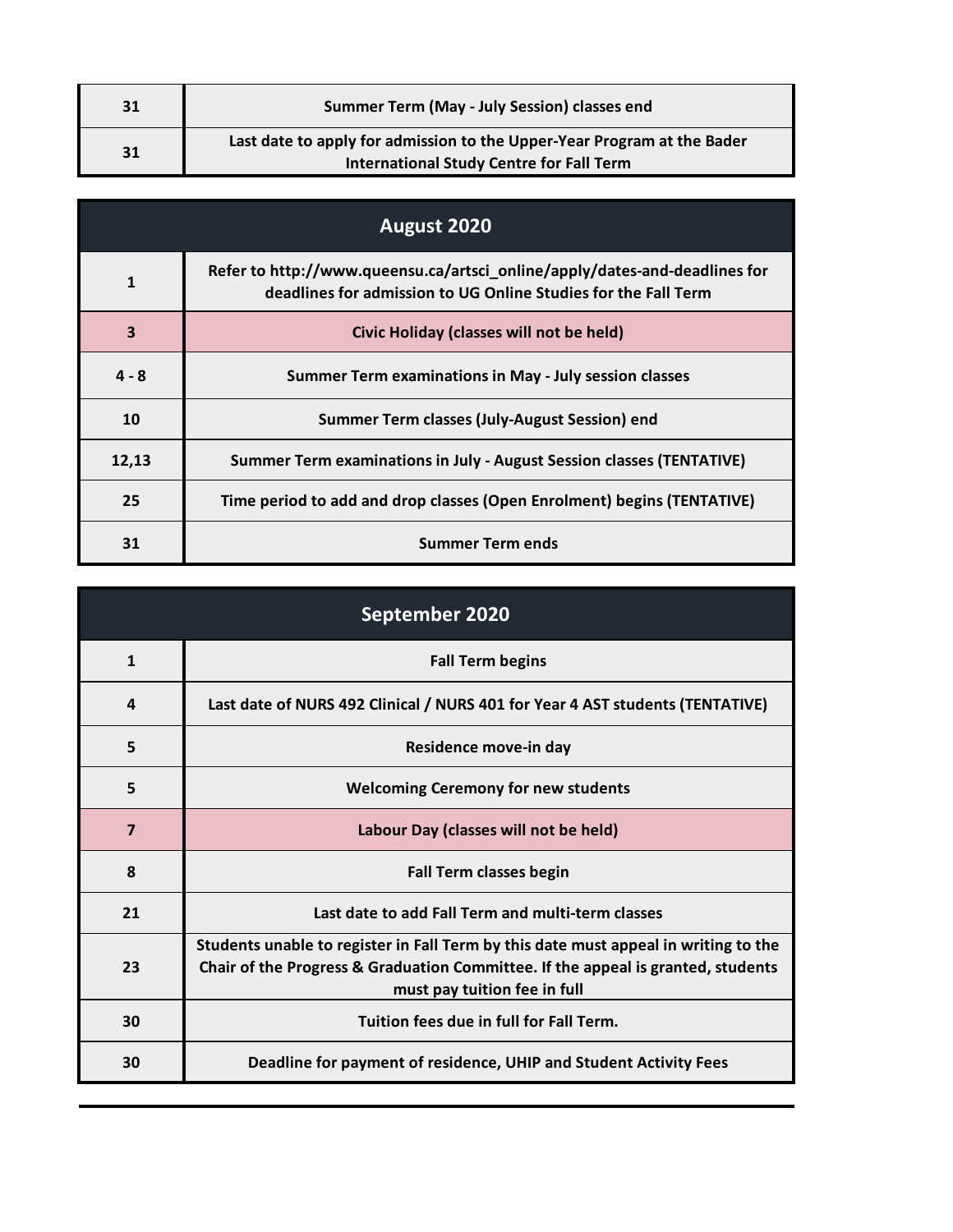| October 2020 |                                                                   |
|--------------|-------------------------------------------------------------------|
| <b>12</b>    | Thanksgiving Day (University closed. Classes will not be held)    |
| 15           | Last date to apply to graduate in SOLUS for Fall 2020 (TENTATIVE) |
| 16           | <b>University Day</b>                                             |
| $26 - 30$    | <b>Fall mid-term break</b>                                        |

## **November 2020**

| NOTE: Fall 2020 Convocation: Dates will be published by the Office of the University Registrar by<br>June 2020. Please refer to http://www.queensu.ca/registrar/convocation to view these dates. |                                                                                                                                                |
|--------------------------------------------------------------------------------------------------------------------------------------------------------------------------------------------------|------------------------------------------------------------------------------------------------------------------------------------------------|
| $\mathbf{1}$                                                                                                                                                                                     | Refer to http://www.queensu.ca/artsci_online/apply/dates-and-deadlines for<br>deadlines for admission to UG Online Studies for the Winter Term |
| $\overline{2}$                                                                                                                                                                                   | Last date to drop Fall Term and multi-term classes without financial penalty                                                                   |
| $\overline{2}$                                                                                                                                                                                   | Last date to drop Fall Term classes without academic penalty                                                                                   |
| 7                                                                                                                                                                                                | Last date to apply for accommodation for an official examination conflict for the<br>December examination period                               |
| 11                                                                                                                                                                                               | Remembrance Day service (Classes cancelled 10:30 - 11:30 a.m.)                                                                                 |
| 15                                                                                                                                                                                               | Last date to apply for admission to the Upper-Year Program at the Bader<br><b>International Study Centre for Winter Term</b>                   |

| December 2020 |                                                                                                                     |
|---------------|---------------------------------------------------------------------------------------------------------------------|
| 1             | Last date for Queen's students to apply for admissions to a Dual or Second Degree<br><b>Program for Winter Term</b> |
|               | First date to apply to graduate in SOLUS for Spring 2021 (TENTATIVE)                                                |
| 6             | <b>Commemoration Day (academics cancelled)</b>                                                                      |
| 7             | <b>Fall term classes end</b>                                                                                        |
| $8 - 9$       | Fall Term pre-assessment study period                                                                               |
| 8             | <b>NURS 206 Clinical make-up day (TENTATIVE)</b>                                                                    |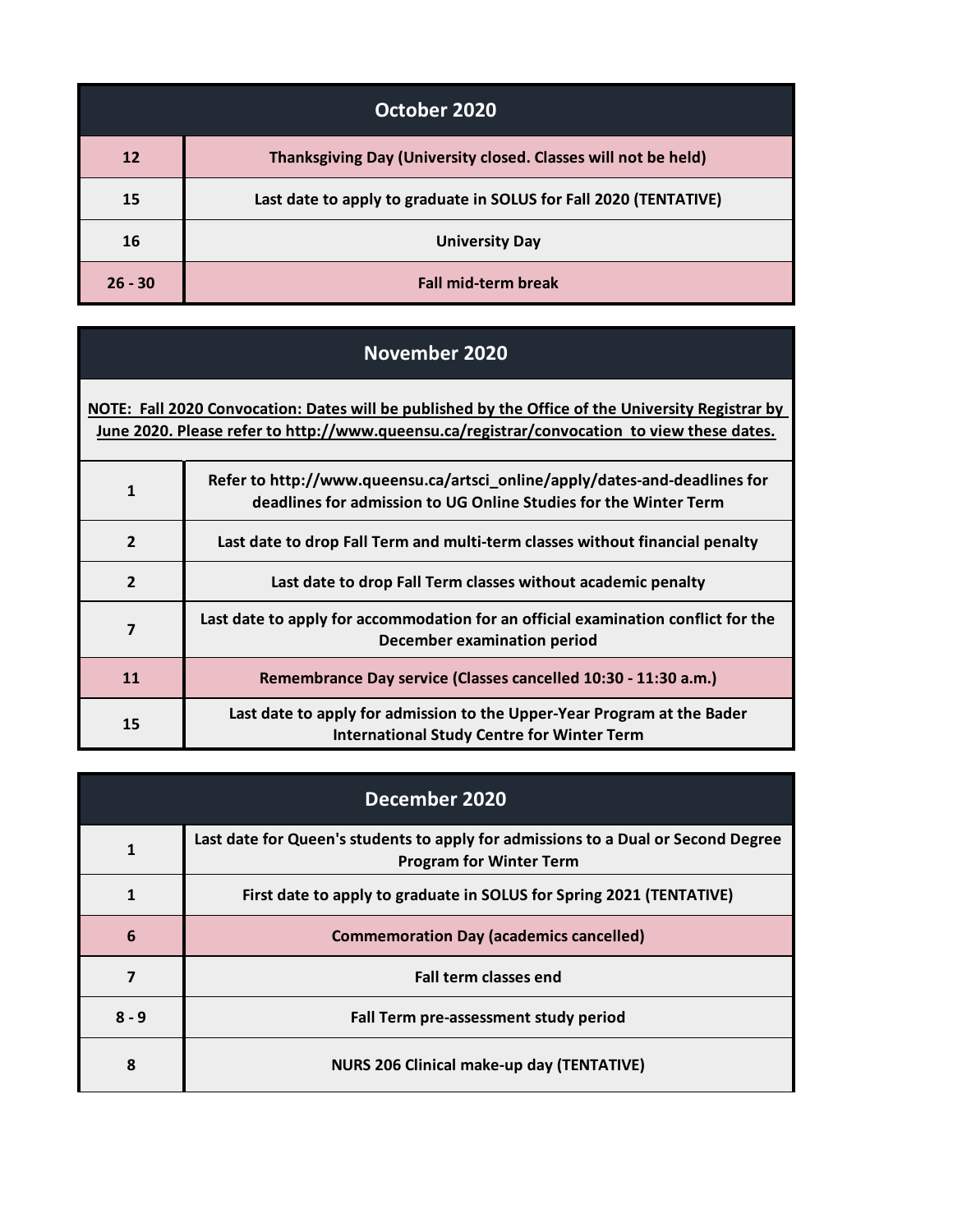| $10 - 23$ | Final assessments in Fall Term classes and mid-year assessments in multi-term<br>classes |
|-----------|------------------------------------------------------------------------------------------|
| 31        | <b>Fall Term ends</b>                                                                    |

| January 2021 |                                                                                                                                                                                                            |
|--------------|------------------------------------------------------------------------------------------------------------------------------------------------------------------------------------------------------------|
| $\mathbf{1}$ | New Year's Day (University closed. Classes will not be held)                                                                                                                                               |
| $\mathbf{1}$ | <b>Winter Term begins</b>                                                                                                                                                                                  |
| 10           | Tuition fees due in full for Winter Term - Exception: OSAP students                                                                                                                                        |
| 11           | Winter Term classes begin                                                                                                                                                                                  |
| 15           | Last date to apply to the International Programs Office for exchange programs for<br>2021-2022                                                                                                             |
| 15           | Students unable to register in Winter Term by this date must appeal in writing to<br>the Chair of the Progress & Graduation Committee. If the appeal is granted,<br>students must pay tuition fee in full. |
| 22           | Last date to add Winter Term classes                                                                                                                                                                       |
| 22           | Last date to drop Winter Term classes without financial penalty                                                                                                                                            |

| <b>February 2021</b> |                                                    |
|----------------------|----------------------------------------------------|
|                      | <b>Registration for Summer Term classes begins</b> |
| 15                   | <b>Family Day (classes will not be held)</b>       |
| 16-19                | <b>Winter Mid-term Reading Week</b>                |

| <b>March 2021</b> |                                                                                                                                          |
|-------------------|------------------------------------------------------------------------------------------------------------------------------------------|
| 5                 | Last date to drop Winter Term and multi-term classes without academic penalty                                                            |
| 7                 | Last date to apply for accommodation for an offical examination conflict for the<br><b>April examination period</b>                      |
| 31                | Last date to apply for admission to the Upper-Year Program at the Bader<br>International Study Centre for Summer Term (May-June Session) |
| 31                | Last date to apply to the University for upper-year full-time admission for Summer<br>Term from another post-secondary institution.      |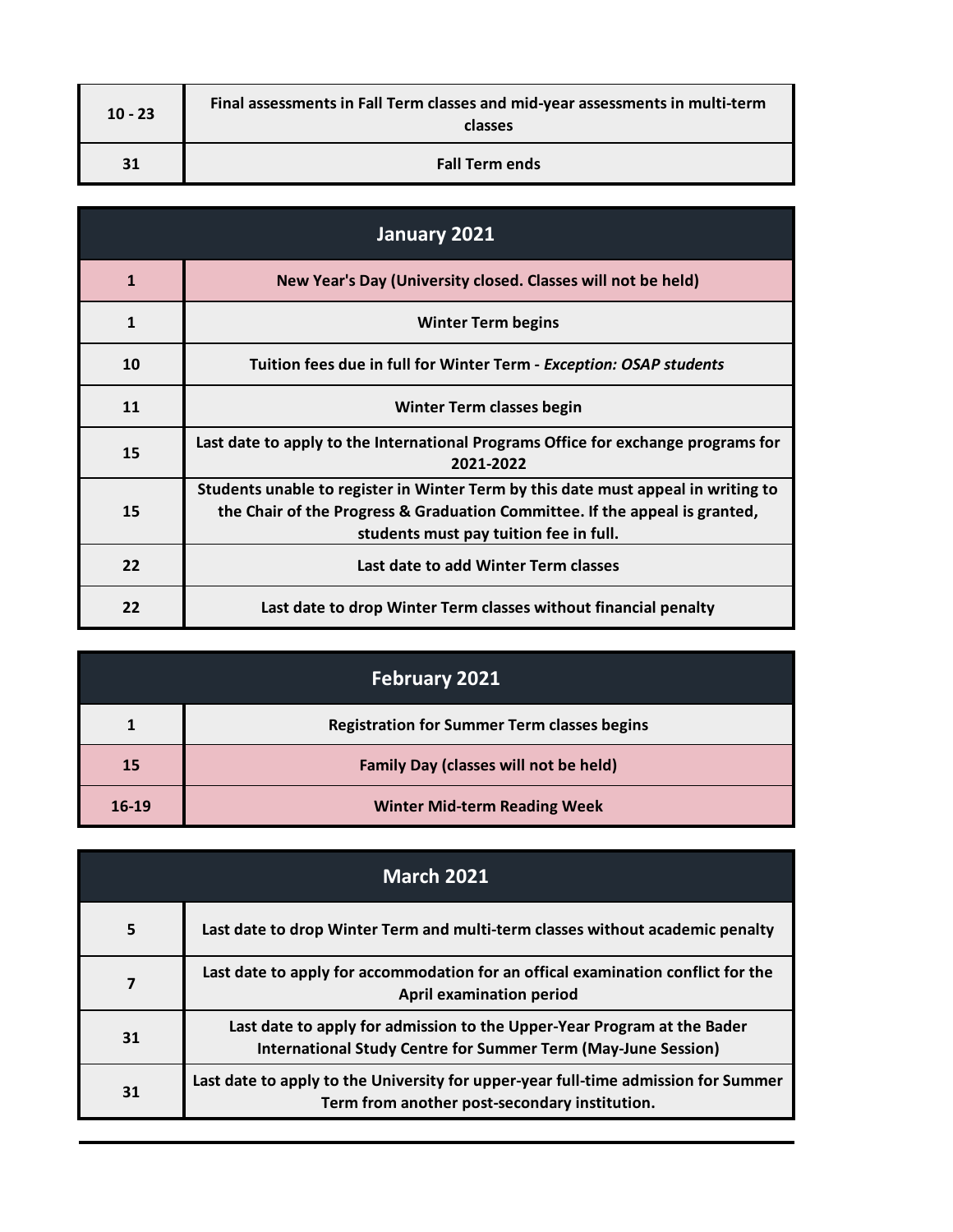| <b>April 2021</b> |                                                                                                                                                                                                                                     |
|-------------------|-------------------------------------------------------------------------------------------------------------------------------------------------------------------------------------------------------------------------------------|
| $\mathbf{1}$      | Refer to http://www.queensu.ca/artsci_online/apply/dates-and-deadlines for<br>deadlines for admission to UG Online Studies for the Summer Term                                                                                      |
| $\mathbf{1}$      | Last date for Queen's students to apply to a Dual Degree Program for Summer Term                                                                                                                                                    |
| $\overline{2}$    | Good Friday (classes will not be held)                                                                                                                                                                                              |
| $\overline{7}$    | NURS 206 and NURS 207 Clinical make-up day (TENTATIVE)                                                                                                                                                                              |
| 9                 | <b>Winter Term classes end</b>                                                                                                                                                                                                      |
| $10 - 13$         | Winter Term pre-examination study period                                                                                                                                                                                            |
| $14 - 30$         | <b>Final examinations for Winter Term and multi-term classes</b>                                                                                                                                                                    |
| 15                | Last date for receipt of required documentation from students seeking admission<br>for Summer Term to full- or part-time study, including transfer students, to ensure<br>that an admission decision is made before the Term begins |
| 23                | First date of clinical for AST Years 3 and 4 (TENTATIVE)                                                                                                                                                                            |
| 30                | Last date to apply to graduate in Spring 2021 (TENTATIVE)                                                                                                                                                                           |
| 30                | <b>Winter Term ends</b>                                                                                                                                                                                                             |

| <b>May 2021</b> |                                                                                                                                                                                                                                             |
|-----------------|---------------------------------------------------------------------------------------------------------------------------------------------------------------------------------------------------------------------------------------------|
| 1               | Summer term begins                                                                                                                                                                                                                          |
| $\mathbf{1}$    | Tuition fees due in full for all Summer Term classes (May-June and May-July<br>sessions)                                                                                                                                                    |
| 10              | Summer Term classes (May-June and May-July Sessions) begin                                                                                                                                                                                  |
| 14              | Students unable to register in Summer Term (May-June and May-July Sessions) by<br>this date must appeal in writing to the Chair of the Progress & Graduation<br>Committee. If the appeal is granted, students must pay tuition fee in full. |
| 14              | Last date to add Summer Term classes (May-June and May-July Sessions)                                                                                                                                                                       |
| 14              | Last date to drop Summer Term classes (May-June Session) without financial<br>penalty                                                                                                                                                       |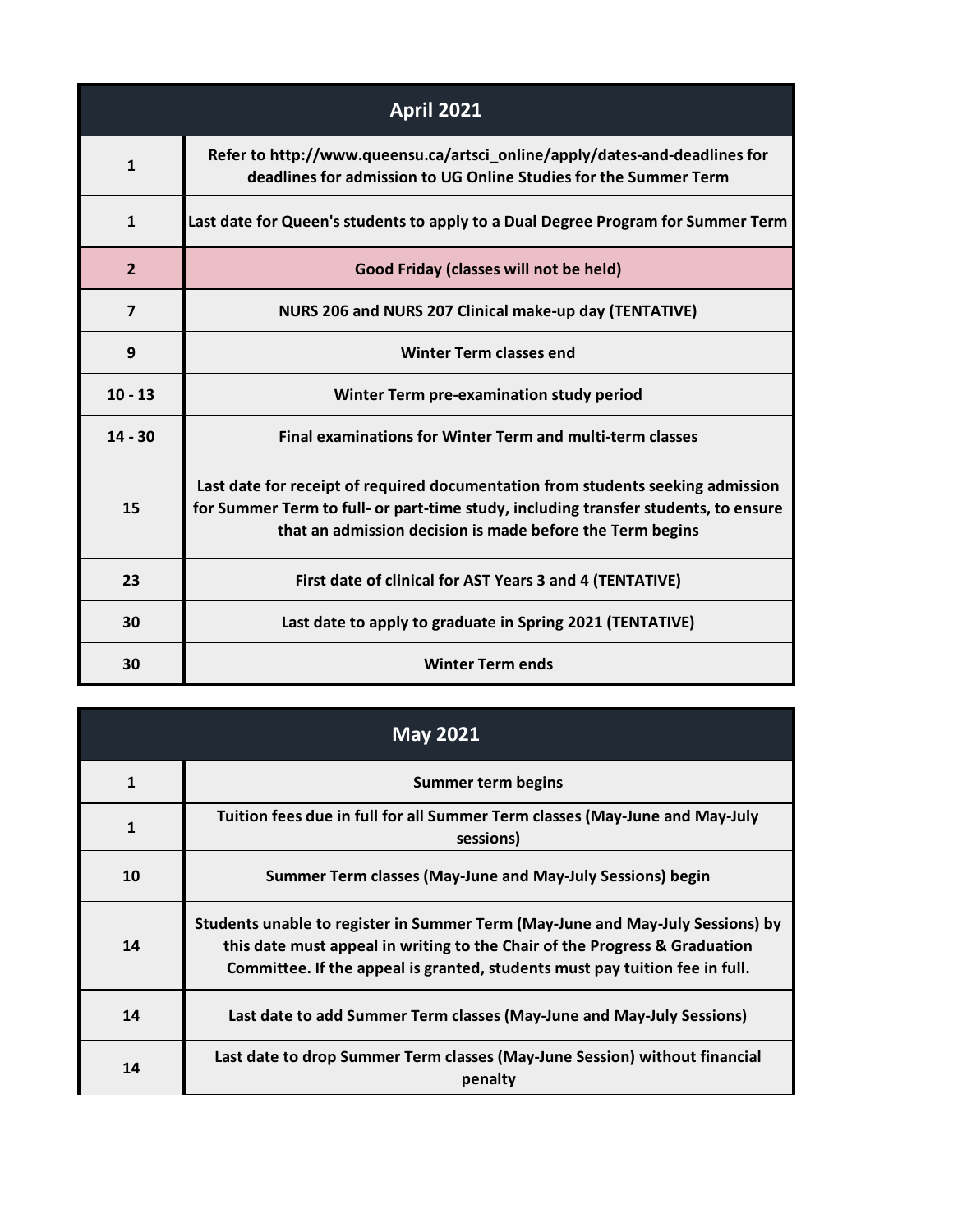| 21 | Last date to drop Summer Term classes (May-July Session) without financial penalty                                                            |
|----|-----------------------------------------------------------------------------------------------------------------------------------------------|
| 21 | Last day of NURS 207 clinical for AST Year 3 students (TENTATIVE)                                                                             |
| 24 | Victoria Day (classes will not be held)                                                                                                       |
| 31 | Last date to apply for admission to the Upper-Year Program at the Bader<br><b>International Study Centre for Summer Term (August Session)</b> |

| <b>June 2021</b> |                                                                                                                                                                                                                                   |
|------------------|-----------------------------------------------------------------------------------------------------------------------------------------------------------------------------------------------------------------------------------|
|                  | NOTE: Spring 2021 Convocation: Dates will be determined in November 2020. Please refer to<br>http://www.queensu.ca/registrar/convocation to view these dates.                                                                     |
| $\mathbf{1}$     | Last date to apply to the University for admission as a part-time student for Fall<br><b>Term</b>                                                                                                                                 |
| $\mathbf{1}$     | Last date for Queen's students to apply to a Dual Degree program for Fall Term                                                                                                                                                    |
| $\mathbf{1}$     | Last date for Queen's students to apply to transfer into the Faculty of Arts and<br>Science and the Faculty of Health Sciences for Fall Term                                                                                      |
| $\mathbf{1}$     | Last date to apply to the University for upper-year full-time admission for Fall Term<br>from another post-secondary institution                                                                                                  |
| 4                | Last date to drop Summer Term classes (May-June Session) without academic<br>penalty                                                                                                                                              |
| $\overline{7}$   | Last date to apply for accommodation for an official examination conflict for the<br>June, July and August examination sessions.                                                                                                  |
| 15               | Last date for receipt of required documentation from students seeking admission<br>for Fall Term to full- or part-time study, including transfer students, to ensure that<br>an admission decision is made before the Term begins |
| 18               | Last date of NURS 345 Clinical for AST Year 4 students (TENTATIVE)                                                                                                                                                                |
| 21               | Summer Term classes (May-June Session) end for Arts & Science Courses                                                                                                                                                             |
| $24 - 26$        | <b>Summer Term examinations in May-June session classes</b>                                                                                                                                                                       |
| 30               | Last date of NURS 371 Clinical for AST Year 3 students (TENTATIVE)                                                                                                                                                                |

| <b>July 2021</b>                                                       |
|------------------------------------------------------------------------|
| Tuition fees due in full for Summer Term classes (July-August Session) |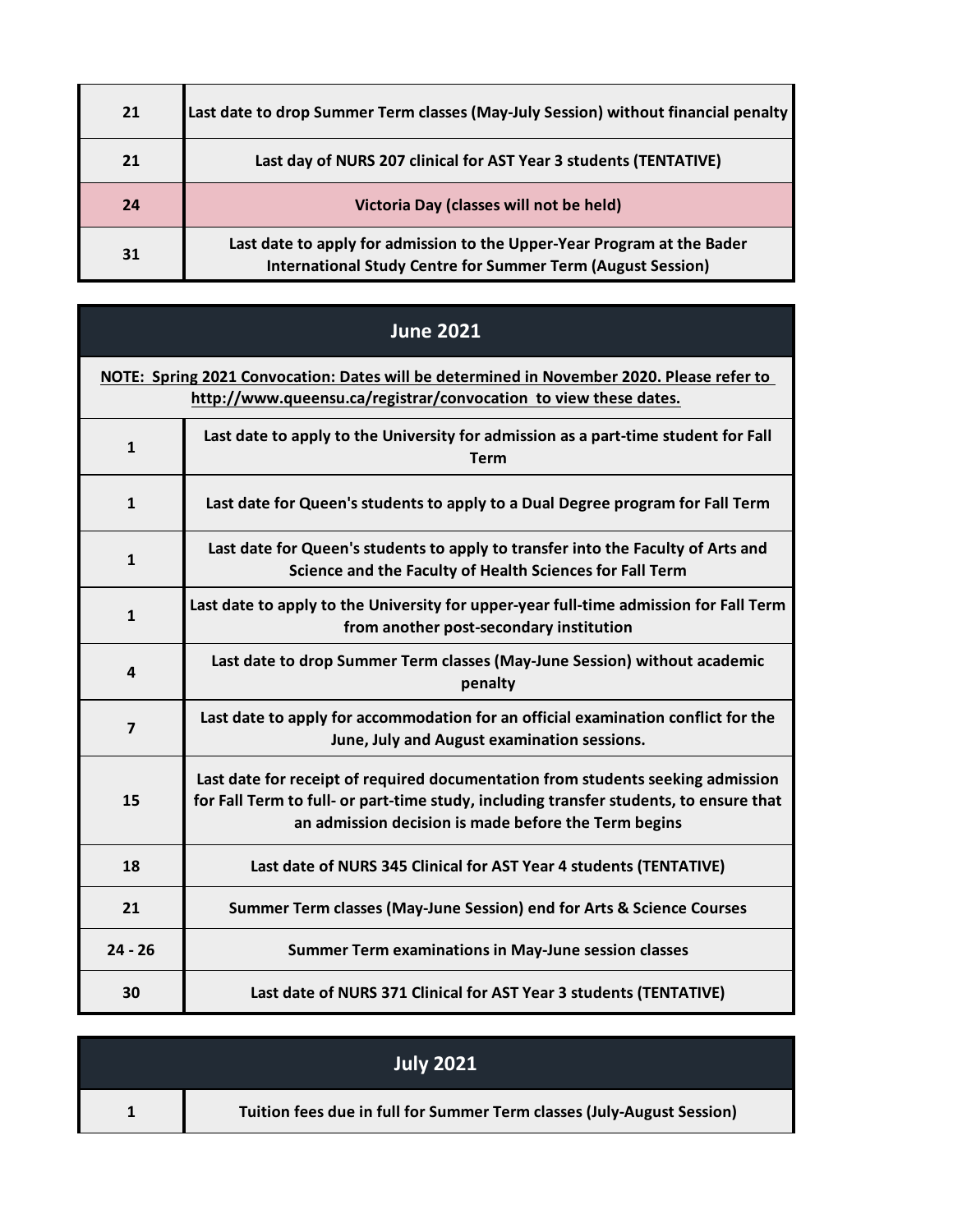| $\mathbf{1}$   | Canada Day (Classes will not be held)                                                                                                                                                                                           |
|----------------|---------------------------------------------------------------------------------------------------------------------------------------------------------------------------------------------------------------------------------|
| $\overline{2}$ | Last date to drop Summer Term classes (May-July Session) without academic<br>penalty                                                                                                                                            |
| 5              | <b>Summer Term classes begin (July - August Session)</b>                                                                                                                                                                        |
| 9              | Students unable to register in Summer Term (July-August Session) by this date must<br>appeal in writing to the Chair of the Progress & Graduation Committee. If the<br>appeal is granted, students must pay tuition fee in full |
| 9              | Last date to add Summer Term classes (July-August Session)                                                                                                                                                                      |
| 9              | Last date to drop Summer Term classes (July-August Session) without financial<br>penalty                                                                                                                                        |
| 15             | First date to apply to graduate in SOLUS for Fall 2021 (TENTATIVE)                                                                                                                                                              |
| 30             | Summer Term (May - July Session) classes end                                                                                                                                                                                    |
| 30             | Last date to drop Summer Term classes (July-August Session) without academic<br>penalty                                                                                                                                         |
| 31             | Last date to apply for admission to the Upper-Year Program at the Bader<br><b>International Study Centre for Fall Term</b>                                                                                                      |

| August 2021    |                                                                                                                                              |
|----------------|----------------------------------------------------------------------------------------------------------------------------------------------|
| $\mathbf{1}$   | Refer to http://www.queensu.ca/artsci_online/apply/dates-and-deadlines for<br>deadlines for admission to UG Online Studies for the Fall Term |
| $\overline{2}$ | Civic Holiday (classes will not be held)                                                                                                     |
| $3 - 10$       | Summer Term examinations in May - July (12W) session classes                                                                                 |
| $9 - 22$       | <b>Registration period for Fall and Winter Term classes</b>                                                                                  |
| 13             | Summer Term classes (July-August Session) end                                                                                                |
| 16-18          | Summer Term examinations in July-August (6W2) session classes                                                                                |
| 24             | Time period to add and drop classes (Open Enrolment) begins (TENTATIVE)                                                                      |
| 31             | <b>Summer Term ends</b>                                                                                                                      |

| September 2021          |
|-------------------------|
| <b>Fall Term begins</b> |